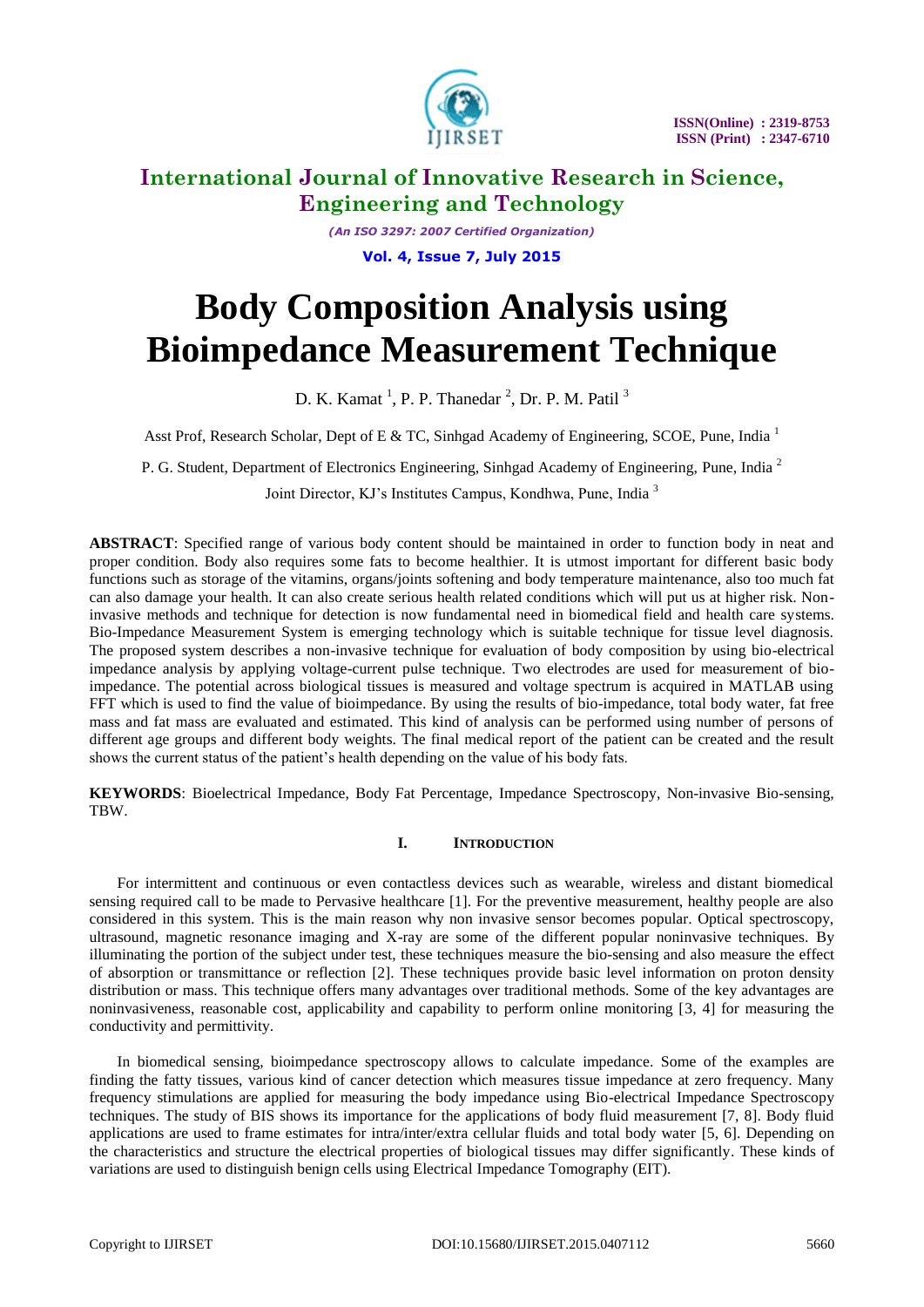

*(An ISO 3297: 2007 Certified Organization)*

#### **Vol. 4, Issue 7, July 2015**

The proposed work is being used to present a non-invasive technique for calculation of body composition using bioelectrical impedance analysis by using voltage-current pulse technique. Two electrodes are used for measurement of bio-impedance. Once the potential across biological tissue is measured, voltage spectrum is found. Voltage spectrum found in MATLAB by using FFT. The result of FFT is used to find the value of bio-impedance. Further using these results of bio-impedance, Total Body Water, Fat Mass and Fat Free Mass are estimated. The final medical report of the patient is then generated which includes fat mass, total body water, fat free mass, body fat percentage and also the overall status of health.

#### **II. RELATED WORK**

Bio-impedance technique is introduced with bioelectrical impedance analysis. This type of technique is developed gradually into bio-electrical Impedance Spectroscopy (BIS) [10]. Term BIS is also expanded as multiple frequency bioelectrical impedance analysis [9]. Bioimpedance analysis has many advantages like non-invasiveness, less measurement cost and a commonly used technology for measuring body composition and inspection of clinical conditions. There are a variety of methodologies available for bioimpedance calculation of tissues that may predict the clinical status [11]. The bioimpedance signal depends upon many factors like frequency of measurement, placement of electrodes, position of object while taking measurement also the number of electrodes may give the different value of bio-impedance signal. Often these values used for prediction of various body compositions, which are dependent on gender, influence of anthropometric measurements, ethnic groups, measurements protocols, postures etc.

Body composition measurement has many methods which can be used according to the suitable conditions. For various age groups the analysis of body composition can be done and the methods of measurements can be compared. In measuring the body fat the BIA technique is widely used technique. Among all the measurement techniques, body mass index and tricep skinfold thickness method are very simple methods which indirectly calculates the body fat. So these methods are generally preferred for measuring childhood obesity. BIA is a useful and alternative method for detecting body composition and may be a more precise tool than skinfold measurement method for measuring FM [12].

#### **III. METHODOLOGY**

Electrical circuit equivalent to the human biological cell is shown in Figure 1.



Fig. 1. Equivalent Circuit for Biological Cells

It consists of resistance of extra-cellular medium, resistance due to intra-cellular medium and cell membrane capacitance. Electrical current will flow in each case through the biological cells or through the extracellular medium. We can classify the current through the cells as the current from the membrane between intracellular fluid and extracellular fluid which is also called as trans-membrane ionic channel or plasma membrane. Dielectric properties are shown by cell membrane. However Re and Ri are used to represent the intra-cellular medium and extracellular medium resistive behavior [2].

Proposed work is based on electrical impedance spectroscopy of voltage-current pulse technique for measuring bioelectrical impedance. Injection of a current pulse for shorter duration will give the complete frequency response of biological tissues. Discrete pulse obtained from response contains all frequency components. Any distortion in voltage pulse is used to detect the frequency behavior and it is explained by the electrical behavior of the biological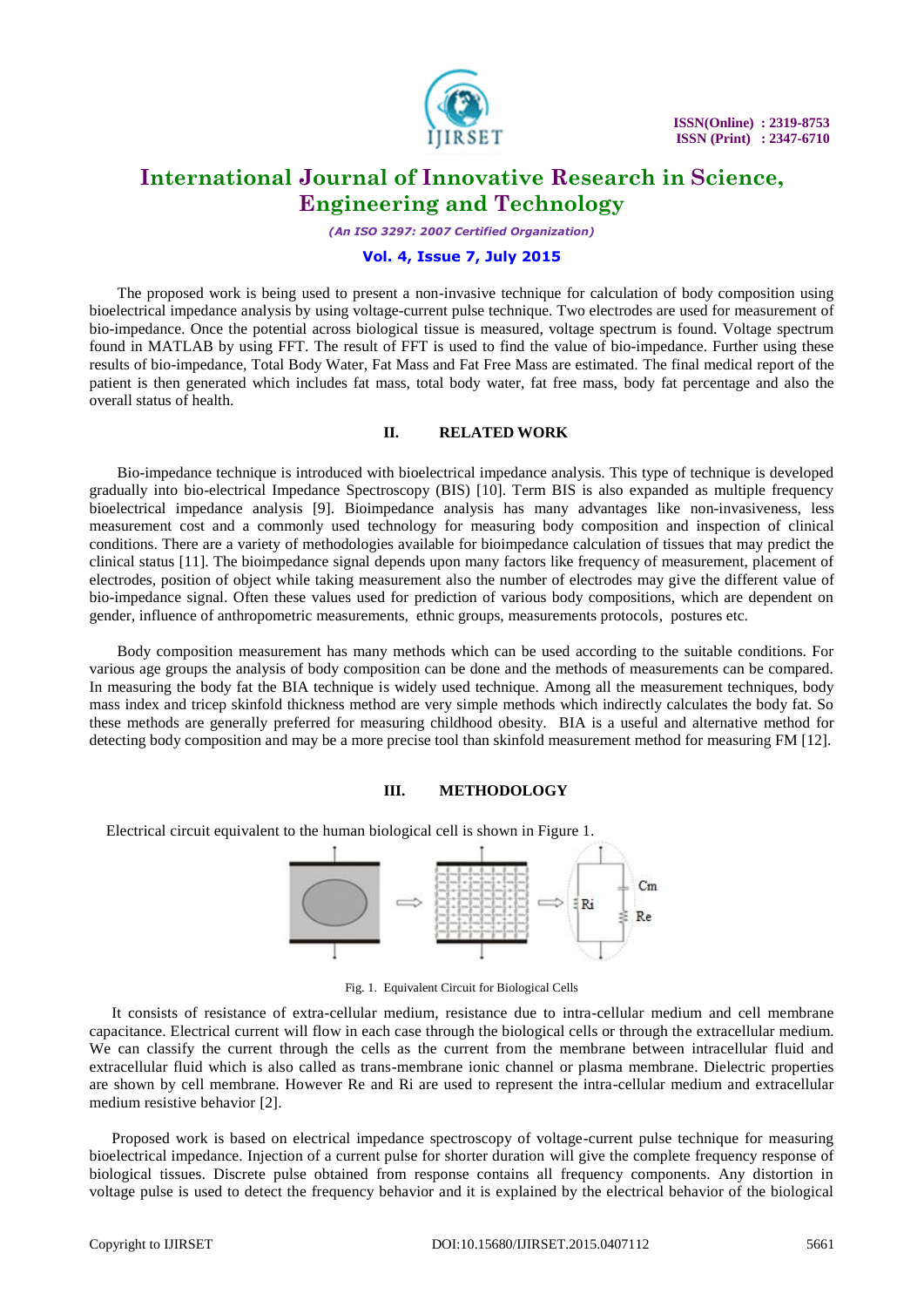

*(An ISO 3297: 2007 Certified Organization)*

### **Vol. 4, Issue 7, July 2015**

tissues. It is recommended to pass the current pulse for time duration until resulting voltage is stable. Stability in voltage means that Cm is completely charged.

### **IV.BIOIMPEDANCE MEASUREMENT SYSTEM**

Impedance measurement is achieved in two sections which consist of injection of current in biological tissue, detection of voltage change in tissue and impedance estimation.

The first section involves three major parts of impedance measurement system as follows:

- Current source
- Detection of voltage
- Processing on measured potential and sending it to PC for further processing.

The second section involves the software to calculate impedance and evaluation of various body compositions.

The implementation of the proposed work is described by Figure 2. The power supply module has the three different circuits for generating 3.3V, 5V and 12V of supply which is required for different circuit. We are using bipolar method for bio-impedance measurement so it is having two electrodes, one of which is used for the injection of current in the human body and second one is for the detection of the change in potential. The instrumentation amplifier is used for signal conditioning. LCD is used for displaying the potential changes recorded by the bio-impedance measurement circuit.



Fig. 2. Proposed Block diagram for body composition measurement

The hardware setup made for this arrangement is shown in Figure 3. Two electrodes are used for injecting the current and sensing the potential changes. Once we measure the potential changes the values are sent to PC for further processing.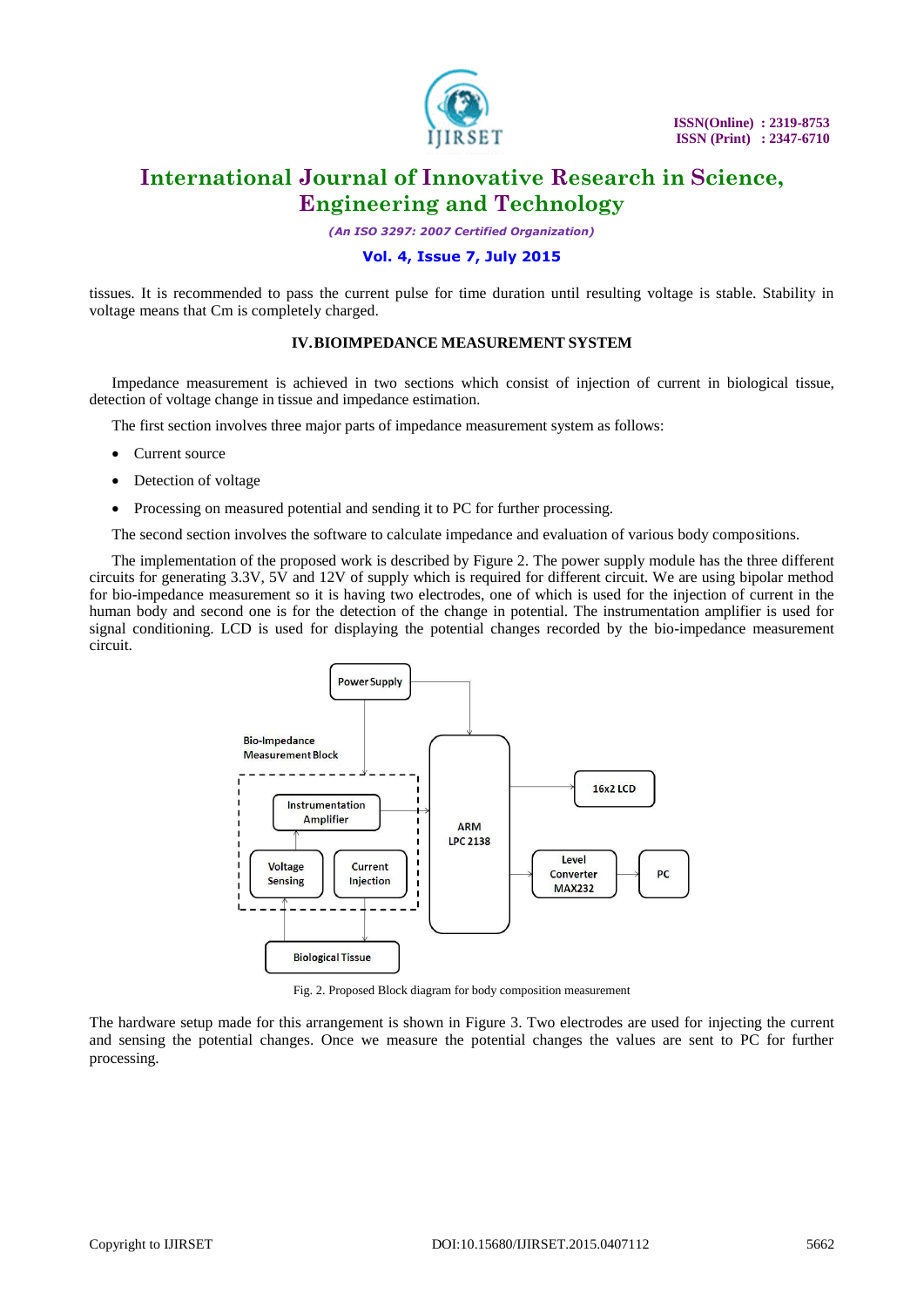

*(An ISO 3297: 2007 Certified Organization)*

### **Vol. 4, Issue 7, July 2015**



Fig. 3. Experimental Setup

### **V. GENERATION OF CURRENT PULSE AND DETECTION OF VOLTAGE**

Irrespective of the load variation, current value should be stable for impedance measurement system. In pulse based impedance measurement systems tetra-polar measurement system is used in which four electrodes are used. Two electrodes used for injecting current in body and two are for detecting potential variation from body. Proposed work implemented bipolar method in which two electrode arrangement is used for both purpose as for current injection and voltage detection in order to reduce tissue irritation due to polarization.

According to the virtual ground phenomenon, current injection is done by using two electrodes A and B. The voltage detection is done across measuring electrode A with respect to ground. This would be equivalent to voltage across points A and B. Two electrode setup for voltage detection is thus possible.



Fig. 4. Voltage Detection Circuit

### **VI.IMPEDANCE ANALYSIS AND BODY COMPOSITION MEASUREMENT**

Biomedical sensors generally have common mode noise issue. For implementing and estimating the system which can efficiently measure bio-medical electrical signal information, the designing of amplifiers with high differential gain and high CMRR is very important. The instrumentation amplifier is used with the common mode rejection performance. Finally, the change in potential is acquired using ADC and serial port interfacing in the MATLAB R2008a and Visual Basic for processing and estimation of bioelectrical impedance and body parameters.

Once the potential across bio-logical tissue is fetched and recorded, voltage spectrum is found from which FFT is calculated in MATLAB. Least curve fitting method is used for the estimation of impedance value. Using this procedure we calculated real and imaginary values of the impedance. Considering the person's age, sex, weight, height, the various body parameters are measured by using estimated impedance values. We calculate fat Mass, Fat Free Mass,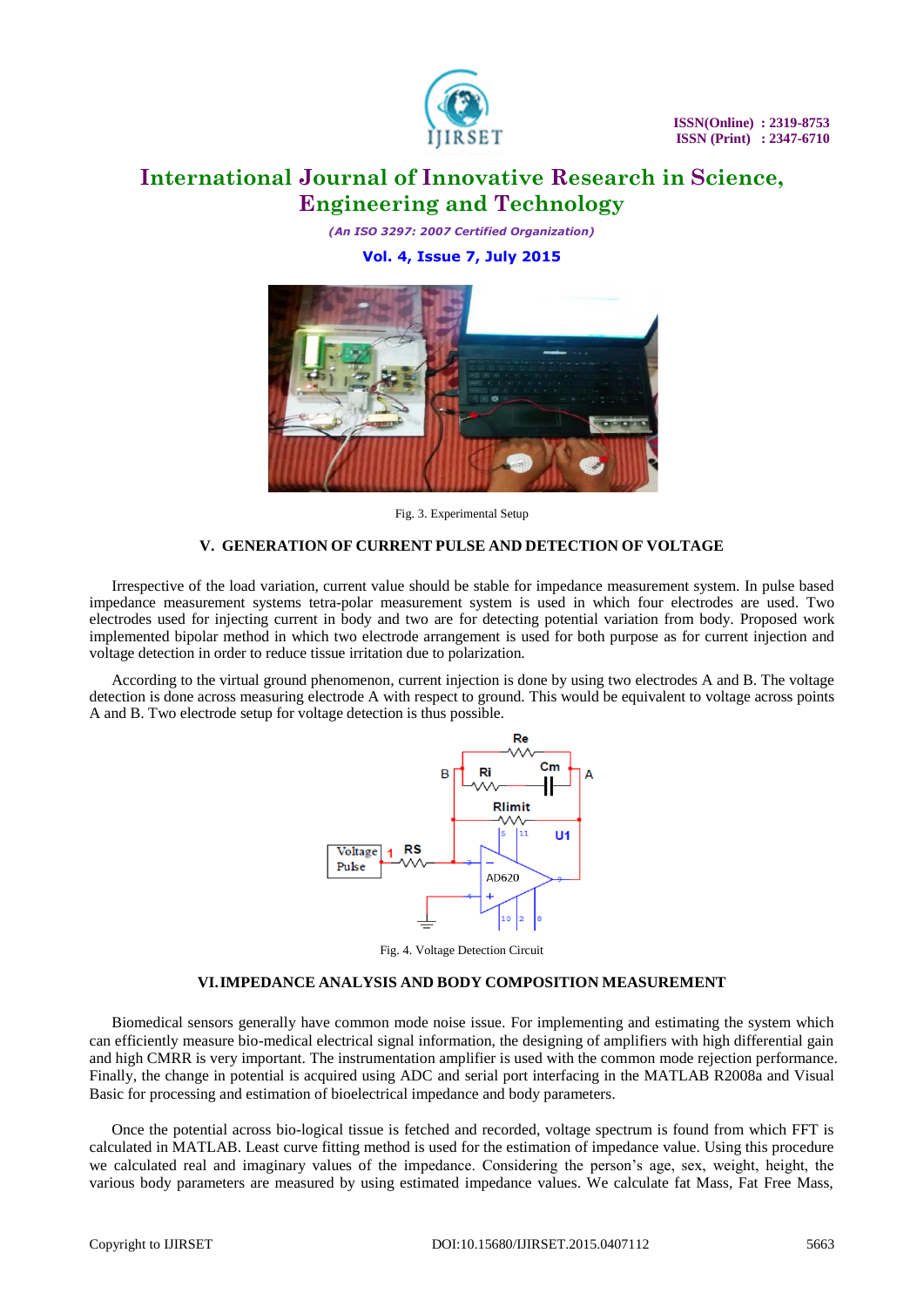

*(An ISO 3297: 2007 Certified Organization)*

### **Vol. 4, Issue 7, July 2015**

Total Body water Content and Body Fat Percentage. FFM and FM are calculated with the help of TBW using Equations  $(1)$ ,  $(2)$  and  $(3)$  respectively  $[2]$ .

$$
TBW (Liters) = \left(a * \frac{HEIGHT^2}{I}\right) + \left(b * SEX\right) + \left(c * WEIGHT\right) - \left(d * AGE\right) \sqcup \sqcup \sqcup \sqcup
$$
\n<sup>(1)</sup>

$$
FFM = \frac{TW}{0.732} \tag{2}
$$

$$
FM = BW - FFM \tag{3}
$$

Where,  $a = 0.372$ ,  $b = 3.05$ ,  $c = 0.142$ ,  $d = 0.069$ , Height in centimeter, I = Impedance of Body, Sex Male = 1, Female = 0, Weight in Kilogram, Age in Years, BW is body weight in kg.

#### **VII. EXPERIMENTAL RESULTS**

We obtained the potential across bio-logical tissues. All the values are taken as a dataset for calculating the impedance. The values are fetched until we got approximately stable readings. The graph of data set for one reading is shown in Figure 5.



Fig. 5. Body Potential Data Set

Voltage spectrum is found using FFT in MATLAB. The least square curve fitting method is used for the estimation of impedance value. Using this procedure we calculate real and imaginary part of the impedance. The estimation of these values in MATLAB is shown in Figure 6.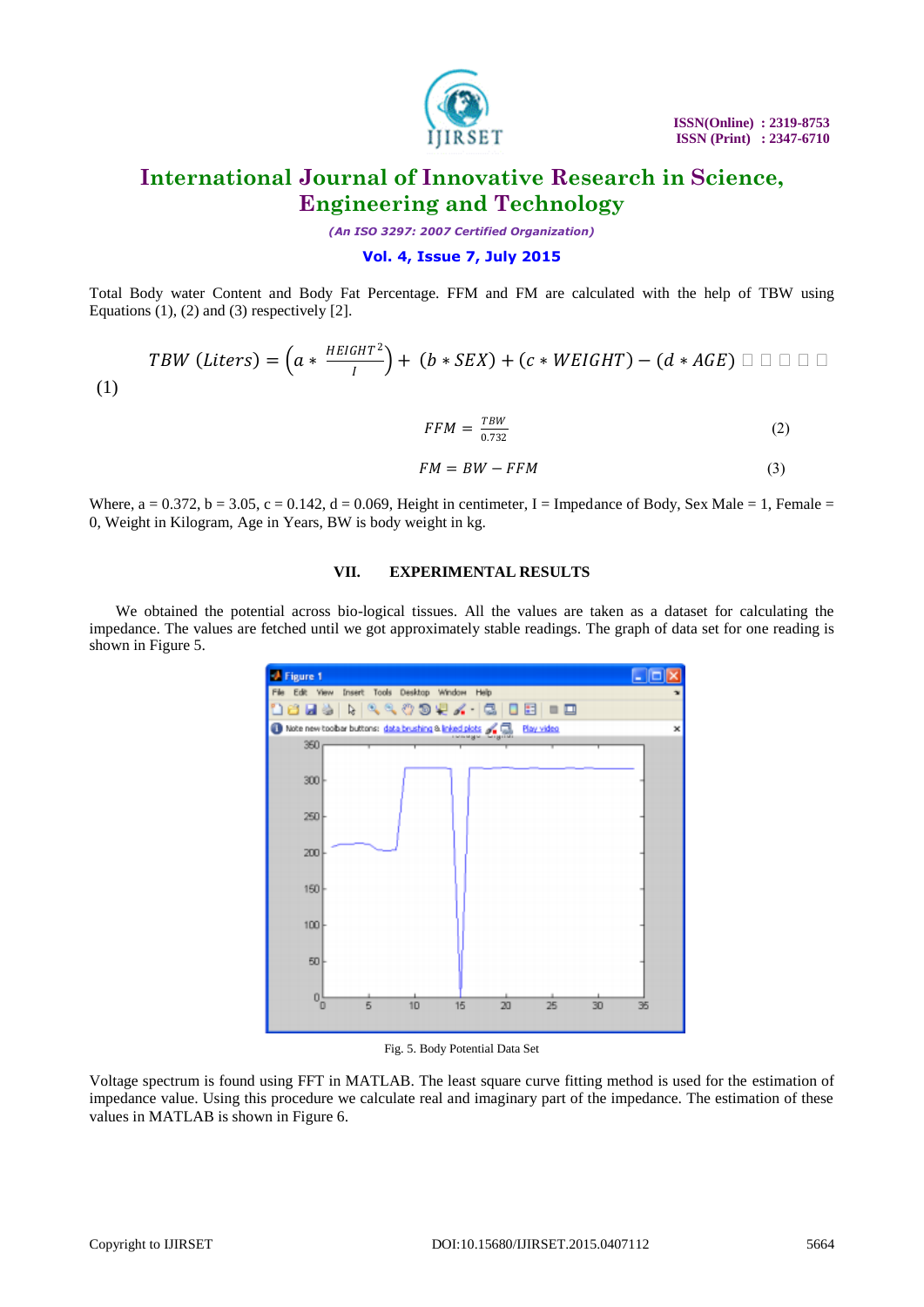

*(An ISO 3297: 2007 Certified Organization)*

**Vol. 4, Issue 7, July 2015**

| HOME   |                |      | <b>PLOTS</b>                                 | <b>APPS</b> |                                     |                                                                                                                                                               |  |                | 马山山             |        |                                    |              | <b>ED LO</b> SUI LE C   least square curv | $\overline{\mathbf{x}}$<br>$\times$ |
|--------|----------------|------|----------------------------------------------|-------------|-------------------------------------|---------------------------------------------------------------------------------------------------------------------------------------------------------------|--|----------------|-----------------|--------|------------------------------------|--------------|-------------------------------------------|-------------------------------------|
| B      |                |      | <b>D</b> Find Files                          | ଢ           | u                                   | New Variable                                                                                                                                                  |  | Analyze Code   | 噐               | ÷      | <b><i><u>O</u></i></b> Preferences | $\mathbf{r}$ | <b>Community</b>                          |                                     |
| New    | New            | Open | <b>Compare</b>                               | Import      | Save                                | Open Variable                                                                                                                                                 |  | Run and Time   | Simulnic        | Layout | Set Path                           | Help         | Request Support                           |                                     |
| Script |                |      |                                              | <b>Data</b> |                                     | Workspace / Clear Workspace ·                                                                                                                                 |  | Clear Commands | Library         |        | <b>WCI Paralel v</b>               | $\cdot$      | $C$ > Add-Ons $\star$                     |                                     |
|        |                | FILE |                                              |             |                                     | VARIABLE                                                                                                                                                      |  | cope           | <b>SIMULINK</b> |        | ENVIRONMENT                        |              | <b>RESOURCES</b>                          |                                     |
|        |                |      |                                              |             | + T & + E + POOJA THANEDAR + matlab |                                                                                                                                                               |  |                |                 |        |                                    |              |                                           | $\cdot$ $\rho$                      |
|        | Command Window |      |                                              |             |                                     |                                                                                                                                                               |  |                |                 |        |                                    |              |                                           | $\circ$ m                           |
|        |                |      | $-0.1195 + 0.34741$                          |             |                                     |                                                                                                                                                               |  |                |                 |        |                                    |              |                                           |                                     |
|        |                |      | $0.1769 - 0.23141$                           |             |                                     |                                                                                                                                                               |  |                |                 |        |                                    |              |                                           |                                     |
|        |                |      | $-0.3039 + 0.05221$                          |             |                                     |                                                                                                                                                               |  |                |                 |        |                                    |              |                                           |                                     |
|        |                |      | $0.2302 - 0.02781$                           |             |                                     |                                                                                                                                                               |  |                |                 |        |                                    |              |                                           |                                     |
|        |                |      | $-0.3595 - 0.23101$                          |             |                                     |                                                                                                                                                               |  |                |                 |        |                                    |              |                                           |                                     |
|        |                |      | $0.0476 + 0.33081$                           |             |                                     |                                                                                                                                                               |  |                |                 |        |                                    |              |                                           |                                     |
|        |                |      | $0.1145 - 0.36121$                           |             |                                     |                                                                                                                                                               |  |                |                 |        |                                    |              |                                           |                                     |
|        |                |      | $-0.2685 + 0.04531$                          |             |                                     |                                                                                                                                                               |  |                |                 |        |                                    |              |                                           |                                     |
|        |                |      | $0.1498 - 0.19491$                           |             |                                     |                                                                                                                                                               |  |                |                 |        |                                    |              |                                           |                                     |
|        |                |      | $-0.4385 - 0.11291$                          |             |                                     |                                                                                                                                                               |  |                |                 |        |                                    |              |                                           |                                     |
|        |                |      | $0.2403 + 0.24991$                           |             |                                     |                                                                                                                                                               |  |                |                 |        |                                    |              |                                           |                                     |
|        |                |      | $0.0988 - 0.59851$                           |             |                                     |                                                                                                                                                               |  |                |                 |        |                                    |              |                                           |                                     |
|        |                |      | $-0.2876 - 0.28331$                          |             |                                     |                                                                                                                                                               |  |                |                 |        |                                    |              |                                           |                                     |
|        |                |      | $-0.3626 - 0.64891$                          |             |                                     |                                                                                                                                                               |  |                |                 |        |                                    |              |                                           |                                     |
|        |                |      | Local minimum possible.                      |             |                                     |                                                                                                                                                               |  |                |                 |        |                                    |              |                                           |                                     |
|        |                |      |                                              |             |                                     |                                                                                                                                                               |  |                |                 |        |                                    |              |                                           |                                     |
|        |                |      |                                              |             |                                     | lagourvefit stopped because the final change in the sum of squares relative to<br>its initial value is less than the default value of the function tolerance. |  |                |                 |        |                                    |              |                                           |                                     |
|        |                |      |                                              |             |                                     |                                                                                                                                                               |  |                |                 |        |                                    |              |                                           |                                     |
|        |                |      | <stopping criteria="" details=""></stopping> |             |                                     |                                                                                                                                                               |  |                |                 |        |                                    |              |                                           |                                     |
|        |                |      |                                              |             |                                     |                                                                                                                                                               |  |                |                 |        |                                    |              |                                           |                                     |
|        |                |      |                                              |             |                                     |                                                                                                                                                               |  |                |                 |        |                                    |              |                                           |                                     |
|        |                |      |                                              |             |                                     |                                                                                                                                                               |  |                |                 |        |                                    |              |                                           |                                     |
|        |                |      |                                              |             |                                     |                                                                                                                                                               |  |                |                 |        |                                    |              |                                           |                                     |
|        |                |      | $8.2685e-04 - 1.9272e-041$                   |             |                                     |                                                                                                                                                               |  |                |                 |        |                                    |              |                                           |                                     |
|        |                |      |                                              |             |                                     |                                                                                                                                                               |  |                |                 |        |                                    |              |                                           |                                     |
|        |                |      |                                              |             |                                     |                                                                                                                                                               |  |                |                 |        |                                    |              |                                           |                                     |

Fig. 6. Evaluation of real and imaginary values in MATLAB

Electrical impedance is successfully estimated with this proposed method. Further using these values, and considering the persons age, sex, weight, height, and the various body parameters are measured. The parameters like fat Mass, Fat Free Mass, Total Body water Content and Body Fat Percentage are calculated and the results are displayed in Visual Basic. The following Figure 7 shows the calculation of all the parameters.

| G. Form1                                                  |                                  |  |  |  |  |  |  |  |  |  |  |
|-----------------------------------------------------------|----------------------------------|--|--|--|--|--|--|--|--|--|--|
| <b>Body Composition Analysis</b>                          |                                  |  |  |  |  |  |  |  |  |  |  |
| 1<br><b>Open Port</b>                                     |                                  |  |  |  |  |  |  |  |  |  |  |
| <b>Bio-Impedance Value</b><br>Enter Real Value:<br>8.2686 | <b>Upload Photo</b>              |  |  |  |  |  |  |  |  |  |  |
| Enter Imaginary Value: 1.9272                             | Calculate                        |  |  |  |  |  |  |  |  |  |  |
|                                                           | Generate Patient Report in PDF   |  |  |  |  |  |  |  |  |  |  |
| <b>Physical Details</b>                                   | <b>Body Composition Analysis</b> |  |  |  |  |  |  |  |  |  |  |
| Enter the following details:                              | 26.52<br>Total Body Water:       |  |  |  |  |  |  |  |  |  |  |
| Height: 155<br>Weight: 48                                 | 36.32<br>Fat Free Mass:          |  |  |  |  |  |  |  |  |  |  |
| $F$ emale $\blacktriangleright$<br>Sex:<br>Age: 25        | 11.68<br>Fat Mass:               |  |  |  |  |  |  |  |  |  |  |
|                                                           | 24.33<br>Body Fat Percentage:    |  |  |  |  |  |  |  |  |  |  |
|                                                           | <b>IDEAL BODY FAT</b>            |  |  |  |  |  |  |  |  |  |  |
|                                                           |                                  |  |  |  |  |  |  |  |  |  |  |

Fig. 7. Evaluation of Body Composition

We also generate the overall body composition report of a patient in PDF file format which contains all the personal details, measured parameters and the status of health depending upon his calculated body composition values by comparing it with standard compositions required for a person to be healthy.